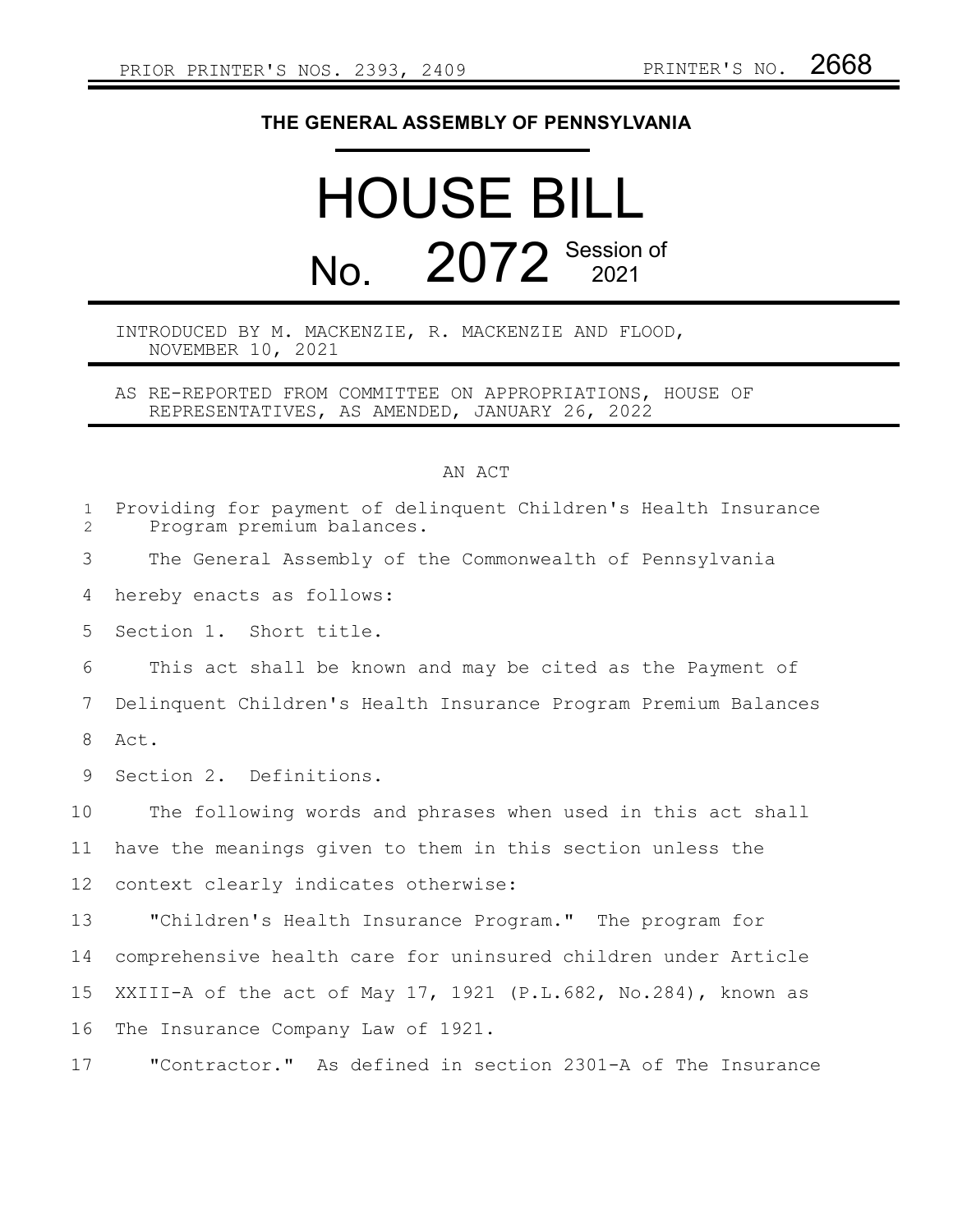Company Law of 1921. 1

"Department." The Department of Human Services of the Commonwealth. 2 3

"Enrollee." An enrollee under Article XXIII-A of The Insurance Company Law of 1921. 4 5

Section 3. Payment of delinquent premium balances. 6

(a) Request.--Notwithstanding section 111-C of the act of-April 9, 1929 (P.L.343, No.176), known as The Fiscal Code, a A contractor may submit a written request to the department for payment of delinquent Children's Health Insurance Program premium balances of enrollees from Federal money received by the **<--** Commonwealth through the Coronavirus State Fiscal Recovery Fund during any of the following periods: **<-- <--** 7 8 9 10 11 12 13

14

15

(2) From July 1, 2020, to June 30, 2021.

16

(3) From July 1, 2021, to December 31, 2021.

(1) From March 1, 2020, to June 30, 2020.

(b) Forms.--The WITHIN 30 DAYS OF THE EFFECTIVE DATE OF THIS **<--** SECTION, THE department shall develop a form to be used by a contractor requesting payment under this section. The following apply: 17 18 19 20

(1) The form must require sufficient information for the department to verify the amount of the requested payment. 21 22

(2) If necessary, the department may require supporting documentation from the contractor. 23 24

(3) THE FORM MUST INCLUDE AN ATTESTATION THAT THE CONTRACTOR RECEIVING PAYMENT UNDER THIS SECTION HAS NOT RECEIVED AND WILL NOT SEEK PAYMENT OF DELINQUENT CHILDREN'S HEALTH INSURANCE PROGRAM PREMIUM BALANCES FROM ENROLLEES FOR THE PERIODS UNDER SUBSECTION (A). **<--** 25 26 27 28 29

(c) Submittal.--To be eligible to receive payment of 30

20210HB2072PN2668 - 2 -